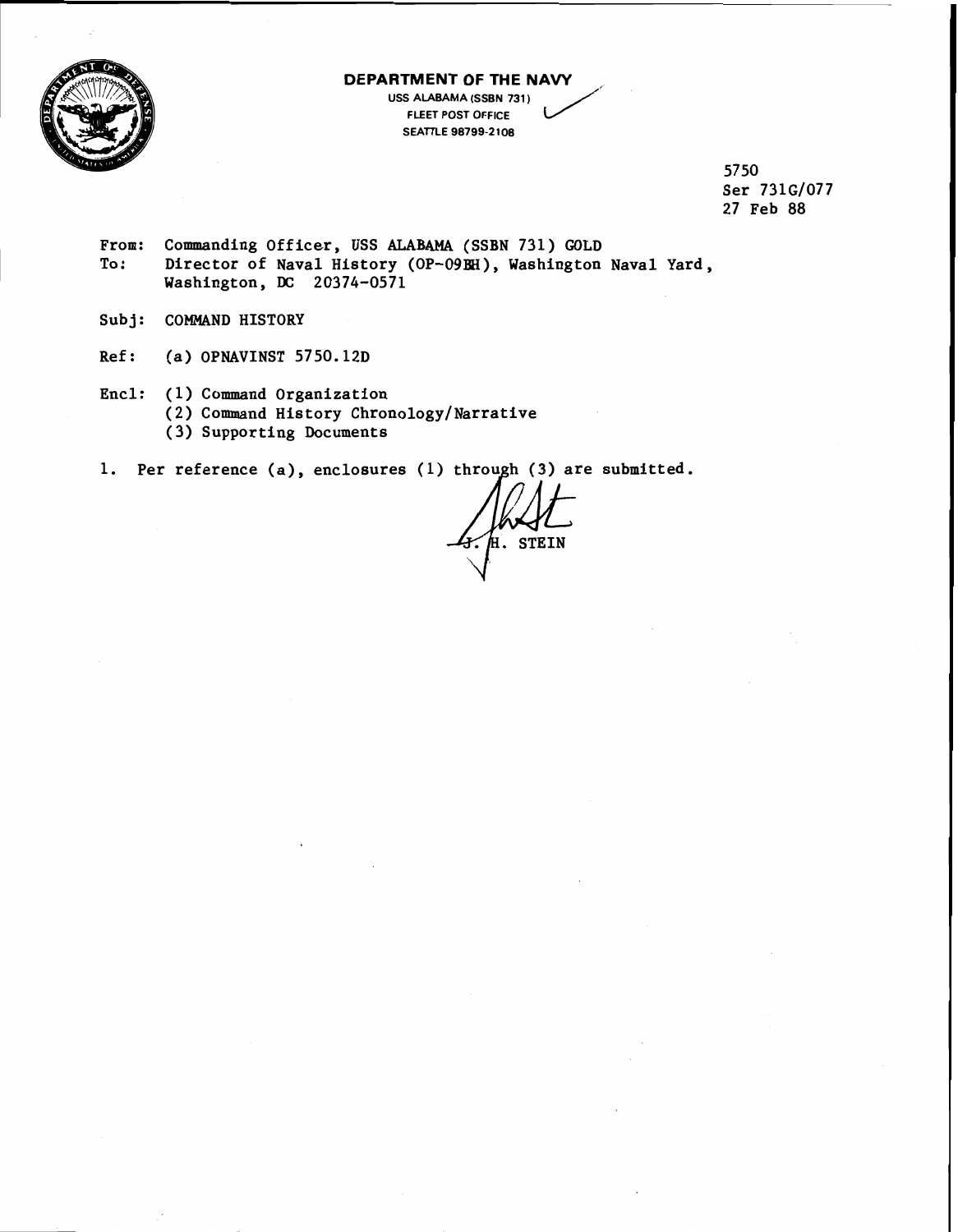## COMMAND ORGANIZATION



**HOMEPORT:** Bangor, Washington

IMMEDIATE SUPERIOR IN COMMAND: **COMSUBRON 17** 

MISSION: To conduct submarged undetected patrols maintaining the ship in the highest state of readiness in order to launch strategic missiles for the purpose of deterrence and/or retaliation.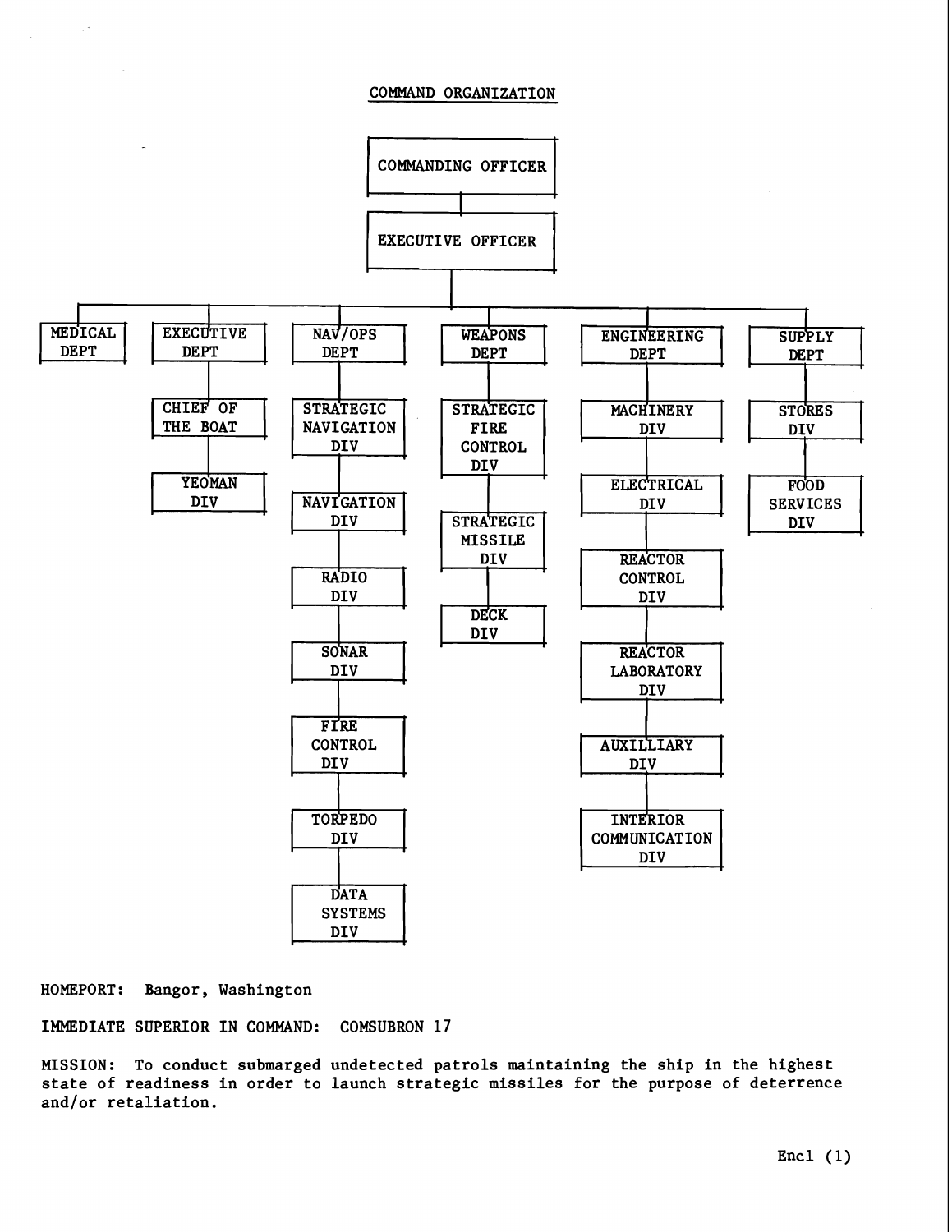## Command History Chronology/Narrative

- 01 JAN 87 Underway enroute Pearl Harbor, HI. BLUE Crew.
- 03-06 JAN 87 Conducted first Tactical Readiness Evaluation/Torpedo Certification Proficiency (TRE/TCP), earning a grade of "satisfactory" .
- 07 JAN 87 Moored Pearl Harbor, HI for tactical weapons load-out.
- 08 JAN 87 Performed first TRIDENT Mk48 Torpedo Service Weapons Test (SWT) successfully. Details of test can be obtained from COMNAVSEASYSCOM (PMS 402).
- 09 JAN 87 Moored Pearl Harbor, HI for tactical weapons load-out and crew liberty.
- 12 JAN 87 Underway to continue Patrol 3.
- 23-24 JAN 87 Conducted an unscheduled ORSE attaining a grade of "average".
- 25 JAN 87 Moored at Bangor, WA, completing Patrol 3; Commenced refit 4.
- 28 JAN 87 Exchange of Command, GOLD Crew relieved.
- 17 FEB 87 Conducted Dabob Bay Post-Refit sea trials.
- 19 FEB 87 Completed Refit 4 and departed Bangor, WA for Patrol 4.
- **11** MAR 87 Moored Pearl Harbor, HI for tactical weapons load-out.
- 14 MAR 87 Underway for TRE/TCP in the local Hawaiian operations areas. Obtained a perfect score on employment of the Mk48 exercise torpedos (8 shots, 8 hits) and received a grade of "above average" on the TRE.
- 18 **MAR** 87 Moored Pearl Harbor, HI for tactical weapons load-out and crew liberty.
- 23 MAR 87 Underway to continue Patrol 4.
- 01-02 MAY 87 Conducted Navy Technical Proficiency Inspection earning a grade of "satisfactory". (Adjectival grades: 8 "outstanding", 1 "excellent".)
- 02 MAY 87 Blue Crew nominated as **NEY** Award finalist.
- 02 MAY 87 Moored at Bangor, WA completing Patrol 4; Commenced Refit 5.
- 06 MAY **87**  Exchange of Command, **BLUE** Crew relieved.
- 16 MAY 87 Conducted Navy Technical Proficiency Inspection earning a grade of "satisfactory". (Adjectival grades: 9 "outstanding".)

Encl  $(2)$